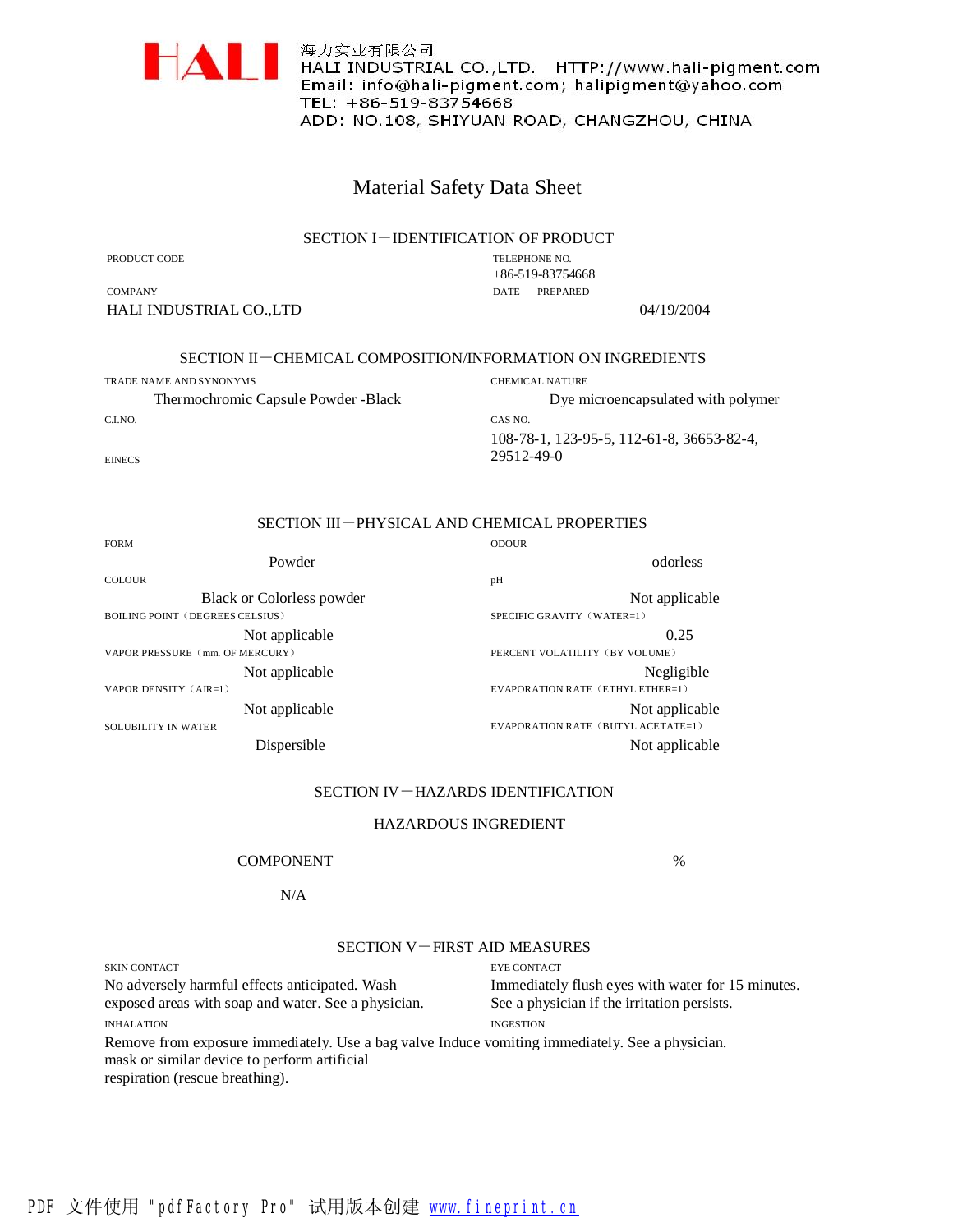#### SECTION VI-FIRE-FIGHTING MEASURES

EXTINGUISHING MEDIA Dry chemical, dry foam, sand, CO<sup>2</sup> SPECIAL FIRE-FIGHTING PROCEDURES Wear full protective clothing and self contained breathing apparatus.

## SECTION VII-ACCIDENTAL RELEASE MEASURES

Wear respirator, chemical safety goggles, rubber boots and heavy rubber gloves. Sweep up, place in a bag and hold for waste disposal. Avoid raising dust. Ventilate area and wash spill site after material pickup is complete.

## SECTION VIII-HANDLING AND STORAGE

HANDLING

Avoid spilling. Maintaining good housekeeping standards to avoid accumulation of dust. STORAGE

Store in a sealed container in a cool, dry place. Avoid dispersion of dust in to the air to reduce potential explosion hazard. Avoid contact with liquids. Eliminate ignition sources. Avoid static charge build-up.

## SECTION IX-EXPOSURE CONTROLS/PERSONAL PROTECTION

TECHNICAL PROTECTIVE

Practice good personal hygiene.

PERSONAL PROTECTIVE EQUIPMENT

Safety glasses with side shields recommended for normal handling, dust proof goggles recommended for dust, environments. Use protective gloves. Eyewash facility.

INDUSTRIAL HYGIENE

Wash clothes, hands, and other exposed areas, before eating, drinking, smoking, and when leaving work. PROTECTION AGAINST FIRE AND EXPLOSION

THERMAL DECOMPOSITION **DANGEROUS REACTION** 

N/A

## SECTION X-STABILITY AND REACTIVITY

|                                             | 350 <sub>o</sub> C                                                                                     | N/A |
|---------------------------------------------|--------------------------------------------------------------------------------------------------------|-----|
|                                             | SECTION XI-TOXICOLOGY INFORMATION                                                                      |     |
| <b>ACUTE ORAL TOXICITY</b>                  |                                                                                                        |     |
| <b>SKIN IRRITATION</b>                      | N/A                                                                                                    |     |
|                                             | Slight skin irritation. No data found on skin absorption.                                              |     |
| <b>EYE IRRATATION</b>                       | Slight eye irritation. Slight inhalation hazard particulates/dust.                                     |     |
| <b>ELIMINABILITY</b>                        | SECTION XII-ECOLOGICAL INFORMATION                                                                     |     |
|                                             | N/A                                                                                                    |     |
| <b>DISPOSAL</b>                             | SECTION XIII-DISPOSAL CONSIDERATIONS                                                                   |     |
|                                             | Land fill solids at permissible sites.                                                                 |     |
| IN CASE OF SPILL                            |                                                                                                        |     |
| with soap and water. Potential slip hazard. | Potential dust explosion hazard. Sweep gentle to avoid dust with an ordinary broom. Clean exposed area |     |
|                                             |                                                                                                        |     |

SECTION XIV-TRANSPORT INFORMATION No classification assigned by IATA.